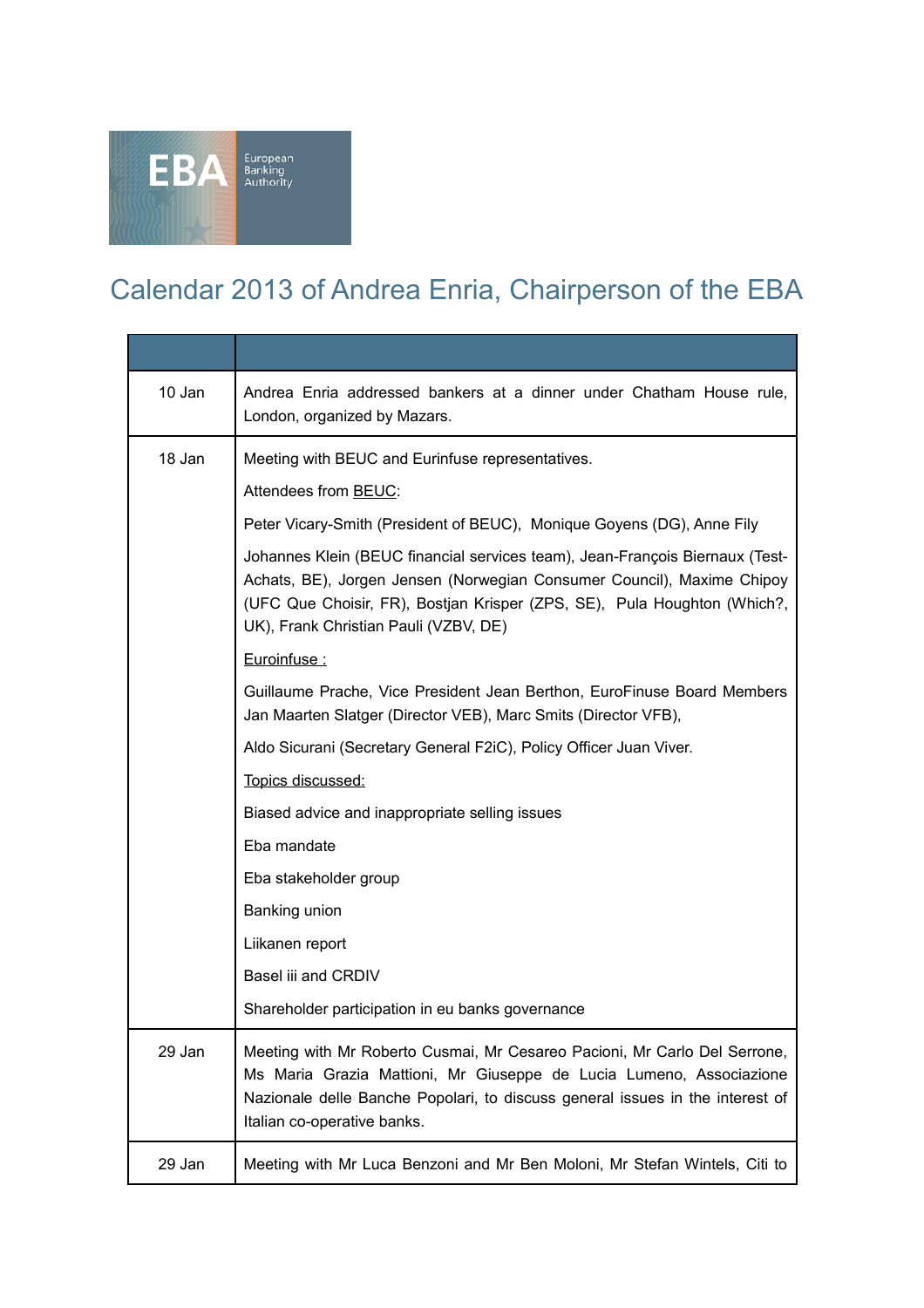|         | discuss developments in markets for bank capital instruments.                                                                                                                                                                                                                                                            |
|---------|--------------------------------------------------------------------------------------------------------------------------------------------------------------------------------------------------------------------------------------------------------------------------------------------------------------------------|
| 30 Jan  | Meeting with Mr James Wigand and Mrs Maria Azevedo, FDIC to discuss<br>current EU-US market developments.                                                                                                                                                                                                                |
| 31 Jan  | Andrea Enria delivered a keynote speech at the University of Bocconi Forum<br>on Liquidity. Link to speech.                                                                                                                                                                                                              |
| 12 Feb  | Andrea Enria delivered a keynote speech and participated in a panel<br>discussion at the conference organised by the Finnish FSA in Helsinki on "EU<br>regulation and supervision"                                                                                                                                       |
| 15 Feb  | Andrea Enria participated in a panel at the conference on "Financial Stability<br>new arrangements for better economic prospects in Europe" jointly organised<br>by the City of London and the Polish Embassy.                                                                                                           |
| 18 Feb  | Andrea Enria attended the meeting of the Board of Directors of the<br>Bundesverband Deutscher Banken in Frankfurt to share views<br>on<br>Developments in EU banking supervision and Current development of the risk<br>situation.                                                                                       |
| 20 Feb  | Andrea Enria delivered a Lectio Magistralis at the University of Trento on<br>"Crisis and financial stability". Link to speech.                                                                                                                                                                                          |
| 21 Feb  | Meeting with Mr Kevin Nixon, IIF                                                                                                                                                                                                                                                                                         |
| 1 March | Meeting with Mr Jonathan McMahon Partner, Mr Fabrice de Marigny and Ms<br>Claire Barcoe of Mazars in the margin of the study conducted by mandate of<br>the European Parliament on "European Parliamentary Review of the ESFS".<br>John Roche and Sam McPhilemy of Oxford Analytica also attended the<br>meeting.        |
| 5 March | Meeting with MEPs Ferreira, Hokmark and Bowles on bank recovery and<br>resultion. Isabelle Vaillant and Stefano Cappiello accompanied Andrea Enria to<br>this meeting.                                                                                                                                                   |
| 6 March | Andrea Enria participated in the EFR Roundtable entitled "Five years into the<br>G20 roadmap - where does Europe stand?" in Brussels                                                                                                                                                                                     |
| 6 March | Meeting with Mr Kono, Vice Commissioner for International Affairs, Japanese<br>FSA. Also attending this meeting were Mr. Yosuke Kawakami, Minister for<br>Financial Affairs, and Ms. Fukushi, Chief Section of the Office of International<br>Affairs, JFSA. This meeting was to discuss general supervision dossiers of |

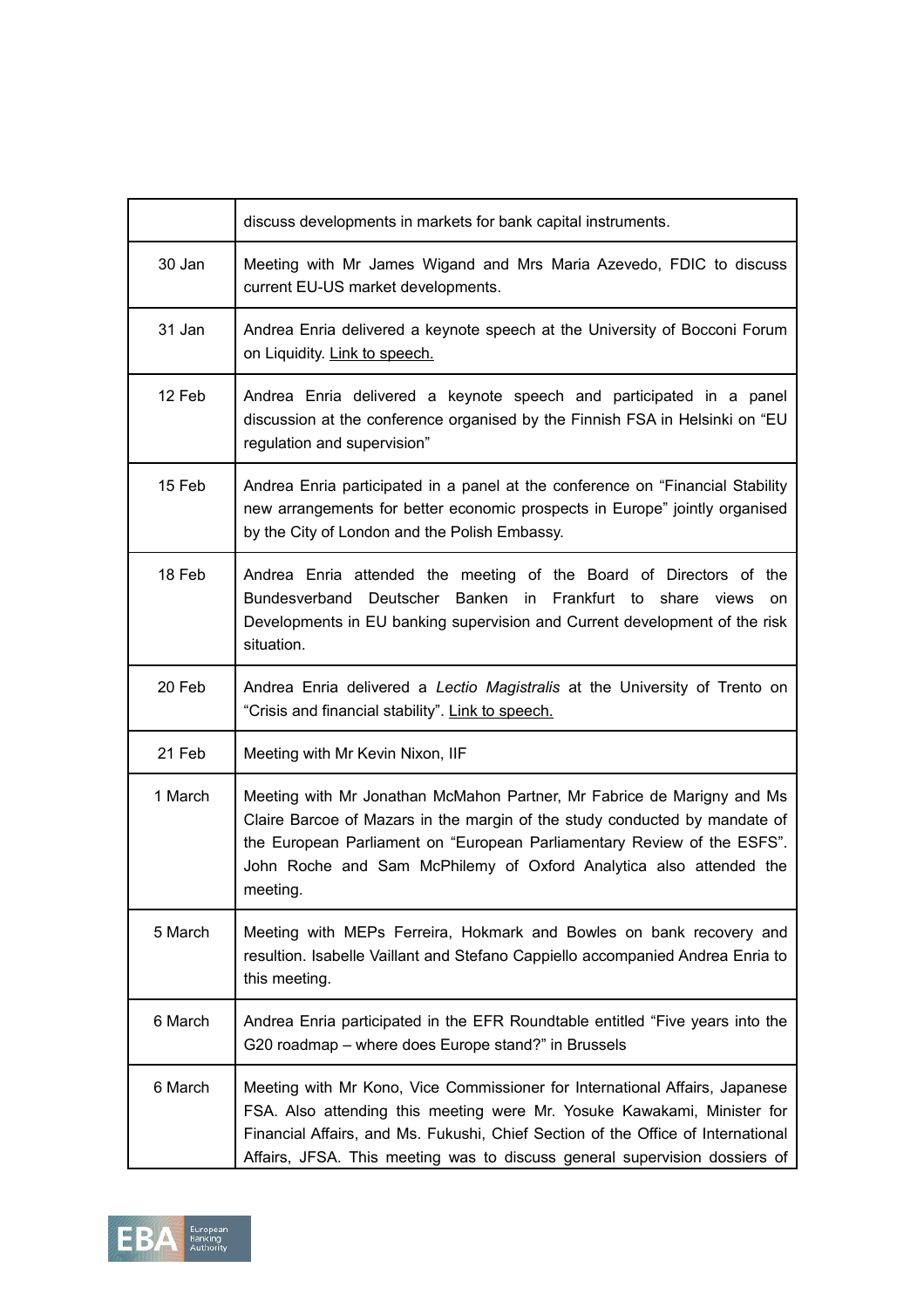|             | mutual interest.                                                                                                                                                                                                                                                                                                                                                                                             |
|-------------|--------------------------------------------------------------------------------------------------------------------------------------------------------------------------------------------------------------------------------------------------------------------------------------------------------------------------------------------------------------------------------------------------------------|
| 7 March     | A delegation of the Finance Committee of the Bundestag, consisting of<br>members of FDP, CDU/CSU, Die Linke, Bündnis 90 and Die Grünen visited the<br>EBA. During this meeting, topics such as the role of the EBA in a future Euro<br>area banking union and its relationship to the ECB and national supervisors,<br>and the implementation of Basel III and the challenges around it, were<br>elaborated. |
| 8 March     | Andrea Enria was invited to wrap up the colloquy jointly organised by School<br>for Intercultural Dialogue Chairman - Department of Economics and<br>Mathematics University of Bari on "New banking rules, opportunities and<br>challenges for regulating European co-operative banks", in London.                                                                                                           |
| 8 March     | Andrea Enria was invited to attend the meeting of the Board of the German<br>Landesbanken.                                                                                                                                                                                                                                                                                                                   |
| 12-15 March | Mission to Asia (Hong Kong and Tokyo).                                                                                                                                                                                                                                                                                                                                                                       |
|             | Andrea Enria addressed a keynote speech at the Nomura FIG Credit<br>conference in Hong Kong.                                                                                                                                                                                                                                                                                                                 |
|             | He also addressed Senior representatives of EU and on EU-banks at a<br>breakfast event organised by the EU Financial Services Business Council of<br>the Chamber of Commerce.                                                                                                                                                                                                                                |
|             | <b>Bilateral</b> meetings in the margin of this mission:                                                                                                                                                                                                                                                                                                                                                     |
|             | Prof Chan, Secretary for Financial Services and Treasury                                                                                                                                                                                                                                                                                                                                                     |
|             | Mr Norman Chan, Chief Executive of Hong Kong Monetary Authority                                                                                                                                                                                                                                                                                                                                              |
|             | Mr Ryutaro Hatanaka, Commissioner, Financial Services Agency, Japan                                                                                                                                                                                                                                                                                                                                          |
|             | Mr Atsushi Miyanoya, DG of Financial System and Bank Examination<br>Department, Bank of Japan                                                                                                                                                                                                                                                                                                                |
|             | Governor Shirakawa, Bank of Japan                                                                                                                                                                                                                                                                                                                                                                            |
| 18 March    | Andrea Enria delivered a dinner speech at the CityUK Private Roundtable,<br>hosted by the Deutsche Bank in London.                                                                                                                                                                                                                                                                                           |
| 25 March    | Autonomous invited Andrea Enria to a Roundtable discussion over dinner with<br>small group of investors.                                                                                                                                                                                                                                                                                                     |
| 11-12 Apr   | Andrea Enria participated in a panel on "Progress in Banking reform to restore                                                                                                                                                                                                                                                                                                                               |

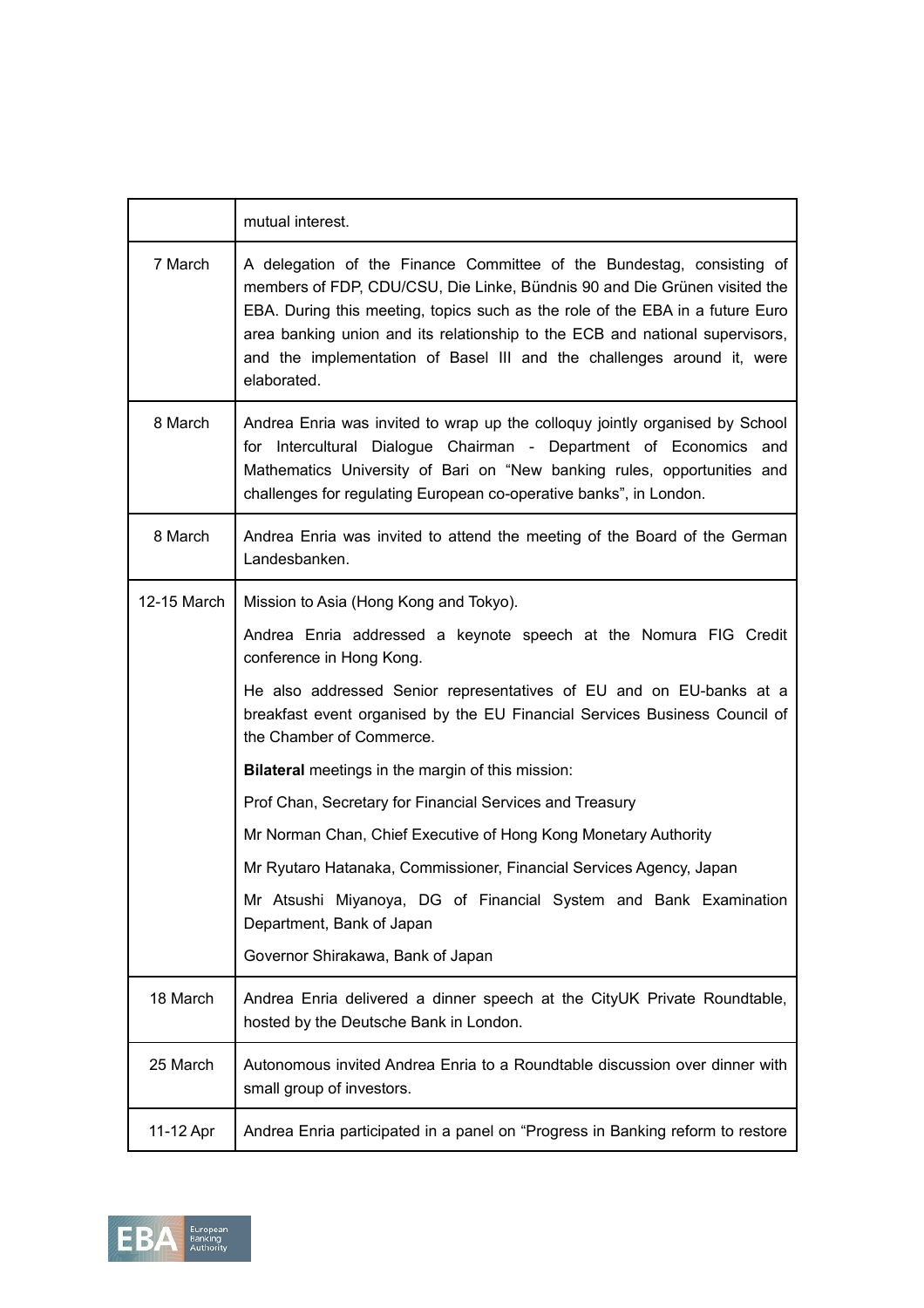|           | confidence and safety" at the Eurofi Seminar held in Dublin.                                                                                                                                                                                                                                                                                                         |
|-----------|----------------------------------------------------------------------------------------------------------------------------------------------------------------------------------------------------------------------------------------------------------------------------------------------------------------------------------------------------------------------|
| 17-22 Apr | Mission to the US (Washington and New York)                                                                                                                                                                                                                                                                                                                          |
|           | Andrea Enria was a speaker at a Seminar organised by and at the Peterson<br>Institute in Washington.                                                                                                                                                                                                                                                                 |
|           | Andrea Enria delivered a luncheon keynote speech at the International Capital<br>Markets and Emerging Markets Roundtable, organised by the IIF in<br>Washington on "Progress in establishing a banking union, breaking the<br>adverse link between sovereign and banks, and enhancing the regulatory<br>framework in the Euro area".                                 |
|           | He also participated in a panel on "Transatlantic financial reform" at the<br>Conference jointly organised by the US Federal Reserve Bank of New York<br>and DG ECFIN.                                                                                                                                                                                               |
|           | <b>Bilateral</b> meetings in the margin of this mission:                                                                                                                                                                                                                                                                                                             |
|           | Mr Daniel Tarullo, Governor of the Federal Reserve Board<br>Mr Marty Gruenberg, Acting Chairman of the Federal Deposit Insurance<br>Corporation<br>Mr Jose Viñals, Financial Counselor and Director of the IMF's Monetary and<br>Capital Markets Department, IMF<br>Mr Thomas Curry, Comptroller of the Currency, Office of the Comptroller of the<br>Currency (OCC) |
| 25 Apr    | Andrea Enria delivered a keynote speech at the European University Institute<br>in Florence, addressing "Political, Fiscal and Banking Union in the Eurozone".<br>Link to speech.                                                                                                                                                                                    |
| 1 May     | Meeting with David Schraa - Regulatory Counsel at IIF and Simon Gleeson -<br>Chair of the IIF Resolution WG (Clifford Chance) to discuss the outcome of the<br>the industry roundtable held the day prior in London.                                                                                                                                                 |
| 6 May     | Meeting with Nicolas Reinhardt (Afore Consulting) to discuss current regulatory<br>topics.                                                                                                                                                                                                                                                                           |
| 7 May     | Andrea Enria participates in a panel discussion on Banking Union organised in<br>Brussels by Bureau of European Policy Advisers (BEPA) in the margin of the<br>conference "The Blueprint for a deep and genuine EMU".                                                                                                                                                |
| 8 May     | Meeting with Isidro Fainé Casas, President and José María Méndez Álvarez-                                                                                                                                                                                                                                                                                            |

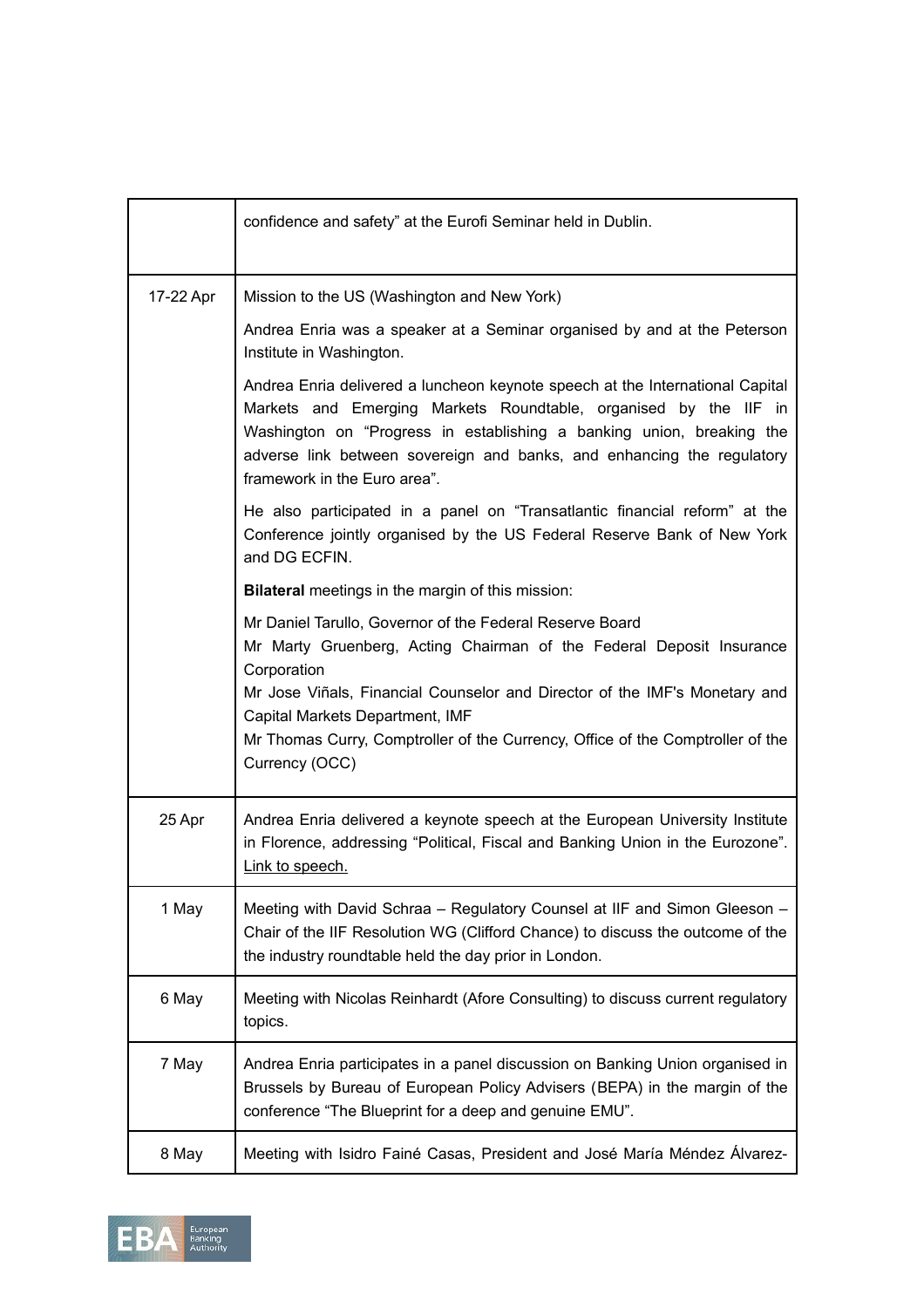|        | Cedrón, Director General of Confederación Española Cajas de Ahorros<br>(CECA) to discuss the current regulatory agenda and the financial regulatory<br>authorities work plan.                                                                                                                                                                                                                                                                                                                                                                      |
|--------|----------------------------------------------------------------------------------------------------------------------------------------------------------------------------------------------------------------------------------------------------------------------------------------------------------------------------------------------------------------------------------------------------------------------------------------------------------------------------------------------------------------------------------------------------|
| 13 May | Meeting with Philippe Bodereau, Head of European credit research and head<br>of Global financial research and Matthieu Loriferne of PIMCO to exchange<br>views on the European banking system and regulation.                                                                                                                                                                                                                                                                                                                                      |
| 14 May | Andrea Enria attended the meeting of the Chairs of European decentralised<br>agencies organized in Brussels by the Secretariat General of the European<br>Commission to discuss the Common Approach on EU decentralised agencies<br>endorsed by the European Parliament, the Council and the Commission in July<br>2012, serving as a political blueprint guiding future horizontal initiatives and<br>reforms of individual EU agencies and the Commission's Roadmap translating<br>the Common Approach in concrete deliverables and initiatives. |
|        | During the meeting, the implications of these documents for the functioning of<br>EU decentralised agencies, and for their Management/Governing Boards in<br>particular, were discussed.                                                                                                                                                                                                                                                                                                                                                           |
| 17 May | Meeting with Emilio Botin, Chairman Gruppo Santander accompanied by<br>Alejandra Kindelán, Head of Research and Public Policy to discuss the EBA<br>planned stress test, the EBA work programme and the situation on RWAs.                                                                                                                                                                                                                                                                                                                         |
| 21 May | The International Banking Federation (IBFed), the representative body for a<br>group of key national banking associations, including the banking associations<br>of Europe, the United States, Australia, Canada, and Japan, invited Andrea<br>Enria to attend a Board meeting. During this meeting, Andrea was requested to<br>share EBA's views on the role and work programme of the EBA, including the<br>treatment of third country regimes. The meeting took place at the premises of<br>the British Bankers Association (BBA).              |
| 22 May | Andrea Enria was invited to speak at the Roundtable breakfast discussion<br>organised by London First, and hosted by the Bank of America Merrill Lynch.<br>The aim of the event was to have a wide ranging and informal discussion<br>between London First members and Andrea, with as main topic the SSSM and<br>single market.                                                                                                                                                                                                                   |
| 24 May | Andrea Enria participated in the panel on the SSM and the ESFS in the<br>conference on financial supervision in the EU that took place in Brussels and<br>was organised by the European Commission.                                                                                                                                                                                                                                                                                                                                                |
| 30 May | Meeting with Mahmood Pradhan, Petya Koeva Brooks, Ali Jawad Al-Eyd, Pelin                                                                                                                                                                                                                                                                                                                                                                                                                                                                          |

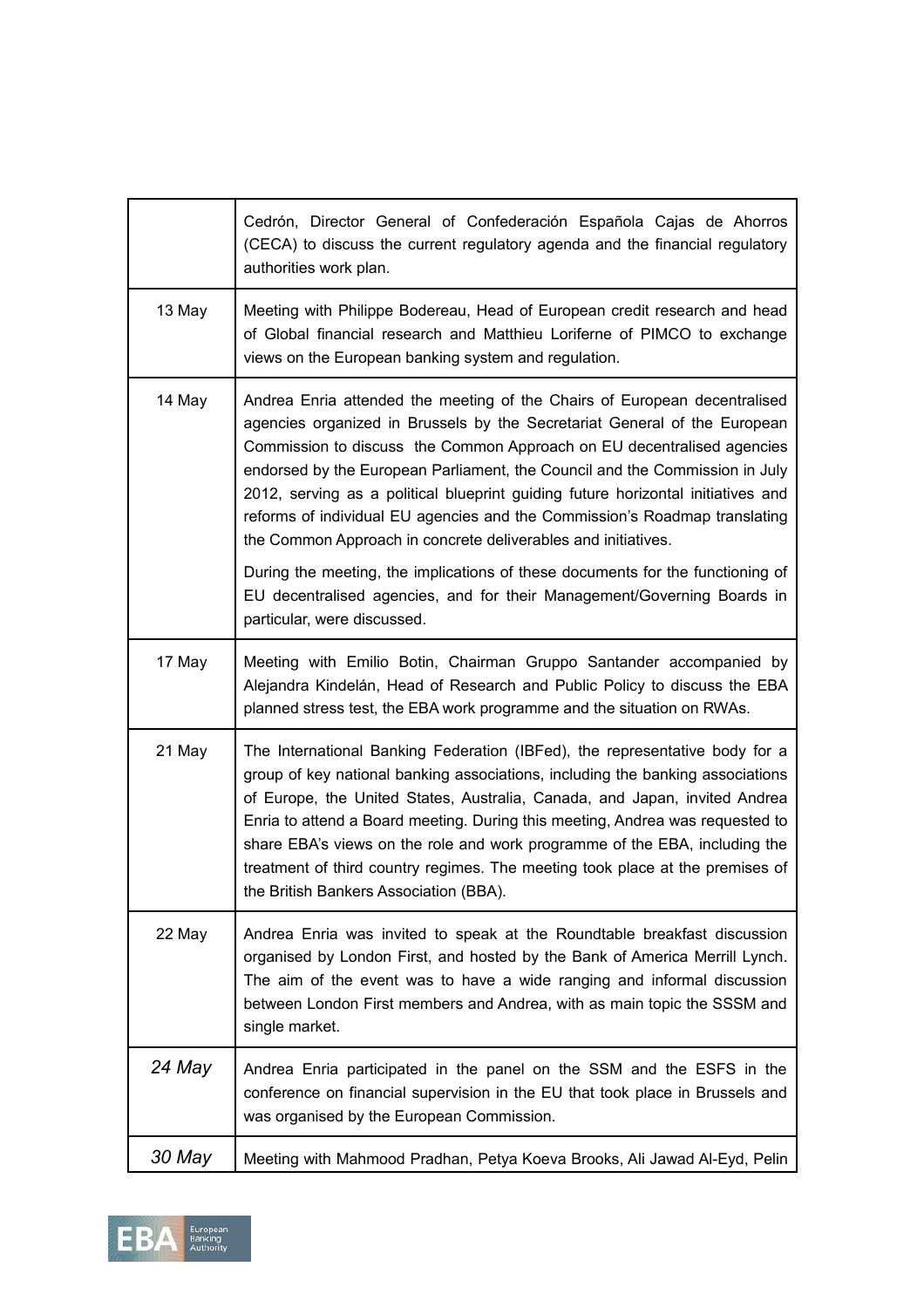|         | Berkmen and Thierry Tressel of the IMF on Euro Area 2013 Artcile IV<br>consultation.                                                                                                                                                                                                                                                                                                                                                                                                                                                         |
|---------|----------------------------------------------------------------------------------------------------------------------------------------------------------------------------------------------------------------------------------------------------------------------------------------------------------------------------------------------------------------------------------------------------------------------------------------------------------------------------------------------------------------------------------------------|
| June    | Andrea Enria, together with Piers Haben and Samuel Da Rocha Lopes, held a<br>number of conference calls with Chief Risk Officers of major banking groups to<br>gather useful information on the risk outlook and help the preparation of the<br>report to the European Parliament on banking risks.                                                                                                                                                                                                                                          |
| 3 June  | MEP Sven Giegold, in his capacity as rapporteur for the Budget in ECON,<br>came to EBA to meet Andrea Enria to discuss budget issues.                                                                                                                                                                                                                                                                                                                                                                                                        |
| 5 June  | Meeting with State Secretary Søberg, Ministry of Finance, Norway, as an<br>introduction to EBA's activities and discuss bank surveillance related issues in<br>the EU. Mr Søberg was accompanied by members of his cabinet.                                                                                                                                                                                                                                                                                                                  |
| 5 June  | Meeting with Colin Church, Chief Risk Officer, EMEA and Brian Leach, Head of<br>Franchise and Strategy - Risk, Audit, Compliance, Strategy of Citi to discuss a<br>variety of issues of mutual interest. - ??                                                                                                                                                                                                                                                                                                                                |
| 13 June | Andrea Enria participated in the SUERF conference "Banking after regulatory<br>reforms - business as usual?" organised in Helsinki by the Bank of Finland.<br>Andrea sat in the panel on "The future banking environment".                                                                                                                                                                                                                                                                                                                   |
| 17 June | Meeting with Aurel Schubert of the ECB to discuss the coordination on data for<br>the SSM with EBA. ???                                                                                                                                                                                                                                                                                                                                                                                                                                      |
| 18 June | Meeting with Meeting with Adam Demark, Mason Capital Management to<br>discuss the European Credit situation.                                                                                                                                                                                                                                                                                                                                                                                                                                 |
| 18 June | Meeting with Susan Baker, U.S. Treasury Financial Attaché for Europe, to<br>exchange views on Regulatory environment and common EU / US interest.                                                                                                                                                                                                                                                                                                                                                                                            |
| 18 June | Andrea Enria participated in a project by Group Thirty, designed to enhance the<br>overall effectiveness of supervision of financial institutions by identifying<br>specific initiatives and processes to both directly assist supervisors in<br>discharge of their responsibilities related to boards of banks, and, indirectly but<br>concurrently, promote alignment of boardroom expectations and responses to<br>such initiatives and processes. The interview was conducted by Nicholas Le<br>Pan, assisted by a team of Oliver Wyman. |
| 25 June | Andrea did the wrap-up of the discussions at the first ESA Consumer<br>Protection day which took place in Paris.                                                                                                                                                                                                                                                                                                                                                                                                                             |

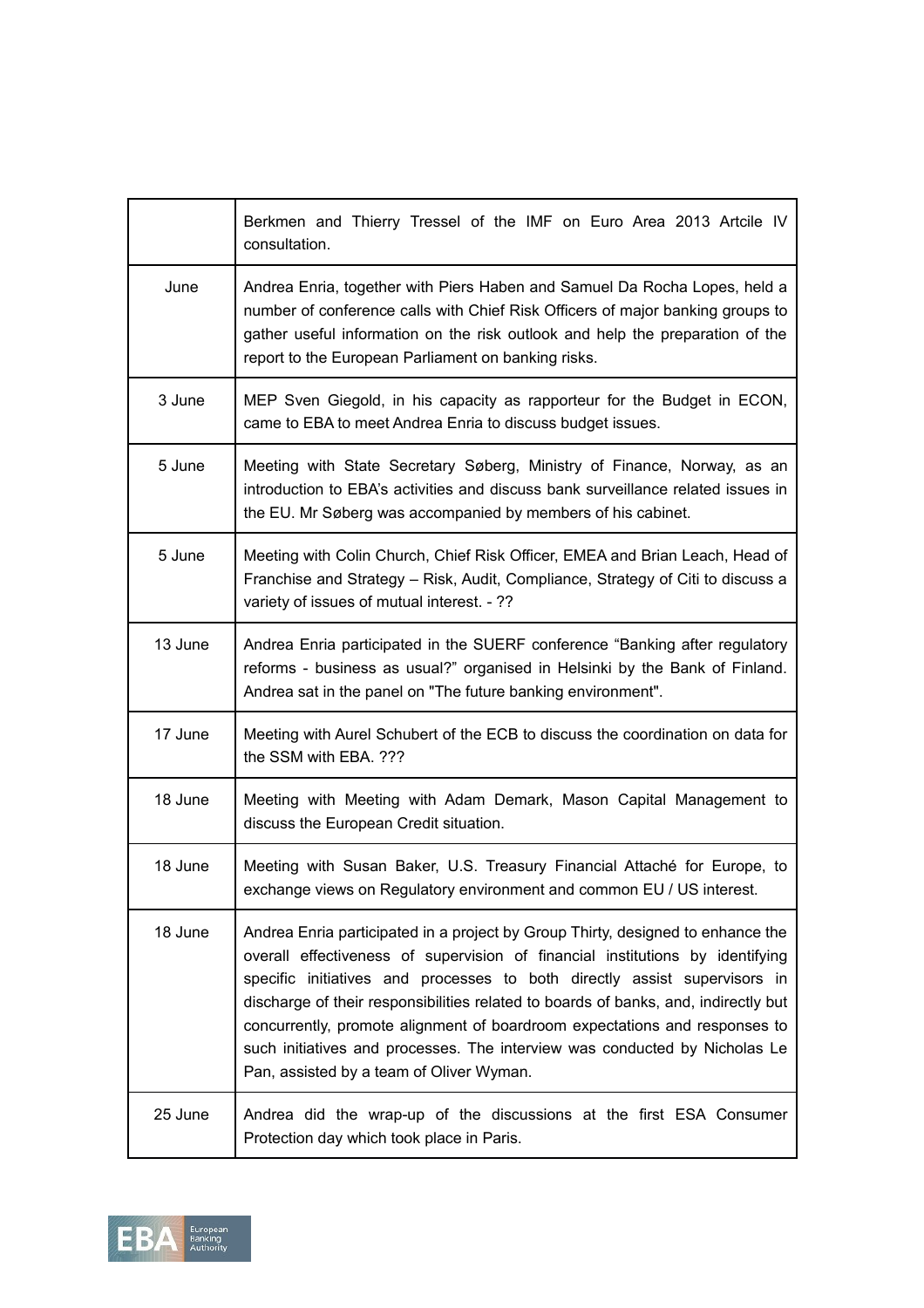| The Fédération nationale du Crédit Agricole invited Andrea for a breakfast<br>meeting to discuss LCR and Basle. Andrea then joined the FNCA members to<br>the Executive Committee meeting of the EACB. Topics on the agenda for this<br>meeting were Banking regulation and banking supervision, EU initiative re<br>access to a basic banking account, EACB governance and public events<br>EACB. Andrea was invited to make an intervention on regulatory repair in the<br>EU and on Banking Union.                                                                                                                                                                                                                                                                                                                                                                                                                                                                                                                                                                                                                                                                          |
|--------------------------------------------------------------------------------------------------------------------------------------------------------------------------------------------------------------------------------------------------------------------------------------------------------------------------------------------------------------------------------------------------------------------------------------------------------------------------------------------------------------------------------------------------------------------------------------------------------------------------------------------------------------------------------------------------------------------------------------------------------------------------------------------------------------------------------------------------------------------------------------------------------------------------------------------------------------------------------------------------------------------------------------------------------------------------------------------------------------------------------------------------------------------------------|
| Andrea delivered a speech on Banking Union at a conference organised by<br>Banche Assicurzioni Finanza in London.                                                                                                                                                                                                                                                                                                                                                                                                                                                                                                                                                                                                                                                                                                                                                                                                                                                                                                                                                                                                                                                              |
| Andrea participated in the conference "The future of banking: utility, regulation<br>and stability" jointly organised by BNP Paribas and the European Bank<br>Executive Committee (EBEC), which took place in Brussels. Andrea sat in the<br>session discussing "Objectives of Regulation and Supervision in a post-crisis<br>world".                                                                                                                                                                                                                                                                                                                                                                                                                                                                                                                                                                                                                                                                                                                                                                                                                                          |
| Andrea, together with Lars Overby, had a meeting with Peter Sands (Group<br>CEO) and Richard Changa-Reddy (Senior Manager Public Affairs) of the<br>Standard Chartered Bank to discuss general topics of mutual interest.                                                                                                                                                                                                                                                                                                                                                                                                                                                                                                                                                                                                                                                                                                                                                                                                                                                                                                                                                      |
| Andrea met with representatives of the Association for Financial Markets in<br>Europe (AFME):<br>Simon Lewis, Chief Executive, AFME<br>Gerry Cross, Managing Director, Advocacy, AFME<br>Michael Lever, Managing Director, Prudential Regulation, AFME<br>Robert Charnley, Managing Director and Head of Regulatory Reporting<br>and New Products Development, Goldman Sachs<br>Bill Eldridge, Global Head Regulatory Developments GBM Regulatory<br>Risk, RBS<br>Lara de Mesa, Head of Public Policy, Research & Public Policy, Santander<br>Sebastien Palle, Deputy Head Group Public Affairs, Societe Generale<br>Andrea Cremonino, Head of banking supervision college and EU, Banking<br>Supervisory Relations, Legal and Compliance, Unicredit<br>Topics discussed at this meeting were:<br><b>Banking Union</b><br>Role of the EBA in the new context<br>- EBA Single Supervisory Handbook / High quality supervision<br>- Cross-border supervision / AFME Industry Interviews Report<br>- ECB Balance Sheet Assessment Exercise / EBA Stress Testing<br>- Single Resolution Mechanism (SRM)<br><b>CRDIV</b><br>Level 2 process and issues<br>Remuneration<br>Liquidity |
|                                                                                                                                                                                                                                                                                                                                                                                                                                                                                                                                                                                                                                                                                                                                                                                                                                                                                                                                                                                                                                                                                                                                                                                |